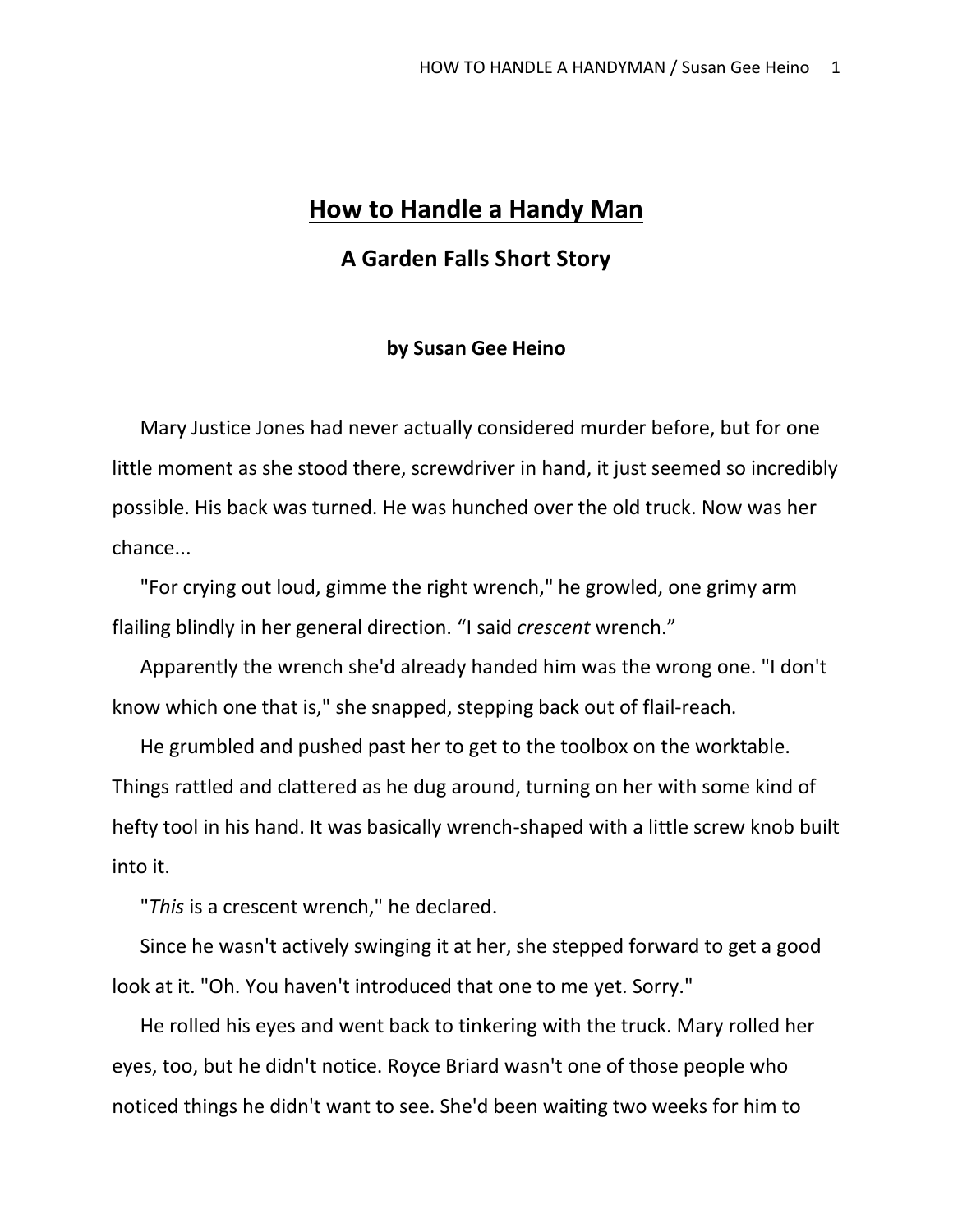notice the steady drip in the kitchen faucet. No luck.

When she moved into this place a month ago she knew there might be a few things she'd have to fix up. It was an older home, after all, and it had sat empty for over a year. The leaky plumbing and the overgrown landscaping hadn't come as a surprise to her. No, what sent her reeling was the one tiny little fact the property managers at Sunny Side Realty had forgotten to mention.

The house might have been vacant after Eugenia Halloway went to a nursing home and then on to her final reward, but the little carriage house out back had been occupied. It had a built-in Royce. No, not a Rolls Royce, but a brooding, mysterious handyman who used to work for Eugenia and had no intention of leaving now that she was gone.

Apparently when Mary took over the place it had been a package deal. Royce worked for Mary now, except that he didn't seem to be very clear on the concept of "working for". He seemed to think *he* was in charge and Mary just existed to annoy him. The sad truth was, though, she needed him so she had to put up with his condescending attitude.

"How much longer do I have to stand here and hand you things?" she questioned.

"Seems like if I was done with the job I wouldn't still be doing this, would I?" *Infuriating man.* She grumbled right back at him.

"Seems like if you'd take this dilapidated truck down to the shop they'd be doing it *for* you. Probably be done with it already."

He grunted again. "I'm fixing it after you let those clueless teenagers down at the shop mess it up last week."

"It needed an oil change."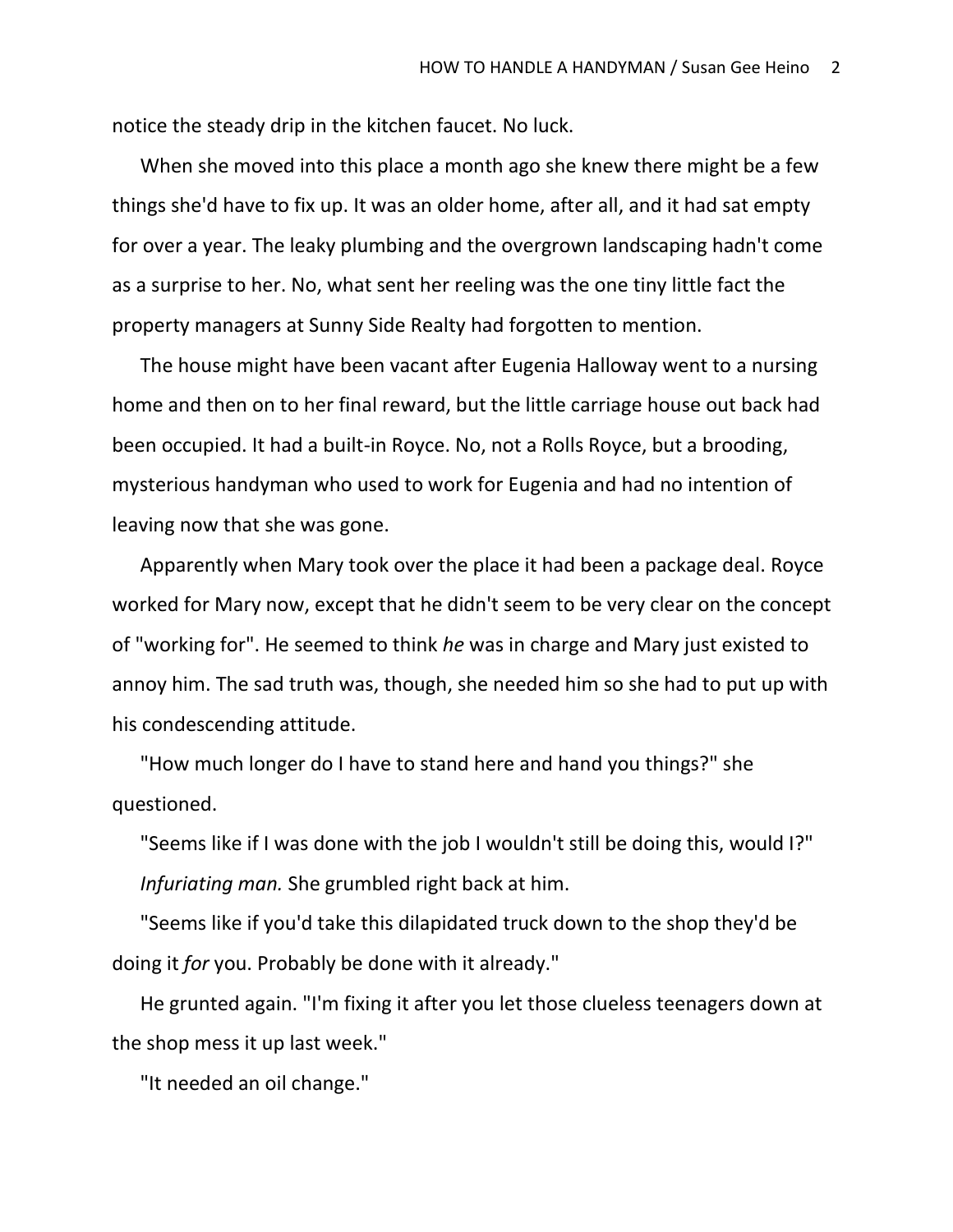"I've been changing the oil on this truck for years now," he said. "I'd have gotten around to it."

"I've been waiting for you to fix the kitchen sink. I thought if you didn't have to deal with the truck, you could deal with the sink."

He narrowed his eyes and muttered under his breath, but she knew she'd won. Angry, he turned back to the truck and buried his face in the engine. She felt deservedly smug.

"All your tools are right here. I'm going back in the house and getting some of my own work done for a change."

He snorted. "*Work*. Yeah, right."

Biting her tongue, she ignored him. Of course he ridiculed her work. She was an *artist*—Royce didn't seem to think that was a legitimate career choice. On his more charitable days he simply rolled his eyes at any mention of her job. On Mary's more charitable days she refrained from calling him a Neanderthal. It would have been justified, of course; Royce *was* a Neanderthal. A big, broadshouldered, chiseled-jawed Neanderthal.

Inheriting this house and moving to this little town had not been part of Mary's life-plan. It was a huge surprise when her great-aunt, Eugenia Halloway, died and left the place to her, if she wanted it. As it turned out, it didn't really matter if Mary wanted it. She *needed* it.

Mary had nowhere else to go. She'd just come through an ugly divorce back in the city. Her ex-husband owned the studio where she had previously worked and his mother owned the gallery which had been Mary's primary source of income. If not for this big old house, Mary would have been homeless with no place to work. And no money to live on. Aunt Eugenia's kindly gift had been quite a godsend.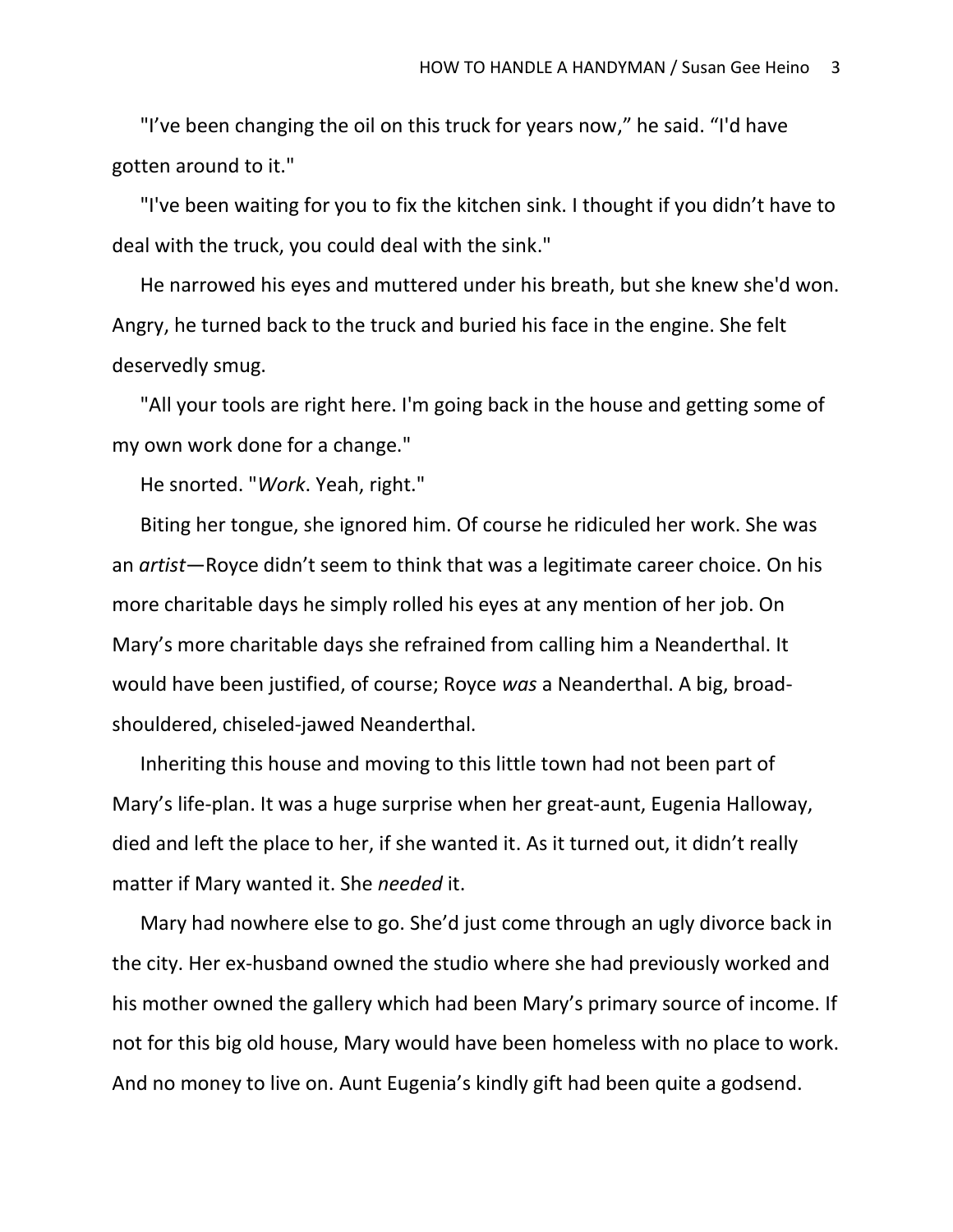Now that she'd been here a month, though, Mary wondered if Aunt Eugenia had been so very kind, after all. Considering what a headache this house had been from the start, Mary had to consider that maybe she'd done something to upset her relative and this was Eugenia's revenge. The place was in horrible disrepair and her will included specific provisions for Royce to stay on in the carriage house. Mary didn't just inherit the real estate, but a whole lot of headaches. If Royce was so keen to stay here, why didn't Eugenia simply give the place to him outright?

But she hadn't and Royce adamantly boasted that he was glad of it. He said the last thing he'd want was to be responsible for a dump like this. Still, here he stayed, day after day, being responsible for this very dump and making Mary regret it.

Her original plan was to come back here just for the summer. She would stay long enough to get her life back in order and make a fresh start. Her dreams for that, however, were crumbling daily. She'd planned on a leisurely summer creating art, fixing up this house to sell it for a profit, then heading back rebuild her life in the city. It was becoming painfully obvious there would be little profit from this house even if she could eventually find someone to buy it.

She blamed Royce Briard for that, mostly. It was almost like he was intentionally working against her. No matter what job she needed him to do, Royce always found some excuse to work on something else. The house was not improving on schedule, but the money Eugenia left Mary sure was disappearing fast. Before long, Mary and Royce were going to have a serious conversation.

She wasn't up for it today, though. Today she really, really needed to be productive. Her current project was a new series of ink on untreated canvass, a study in the various tree leaves growing around the house. She'd become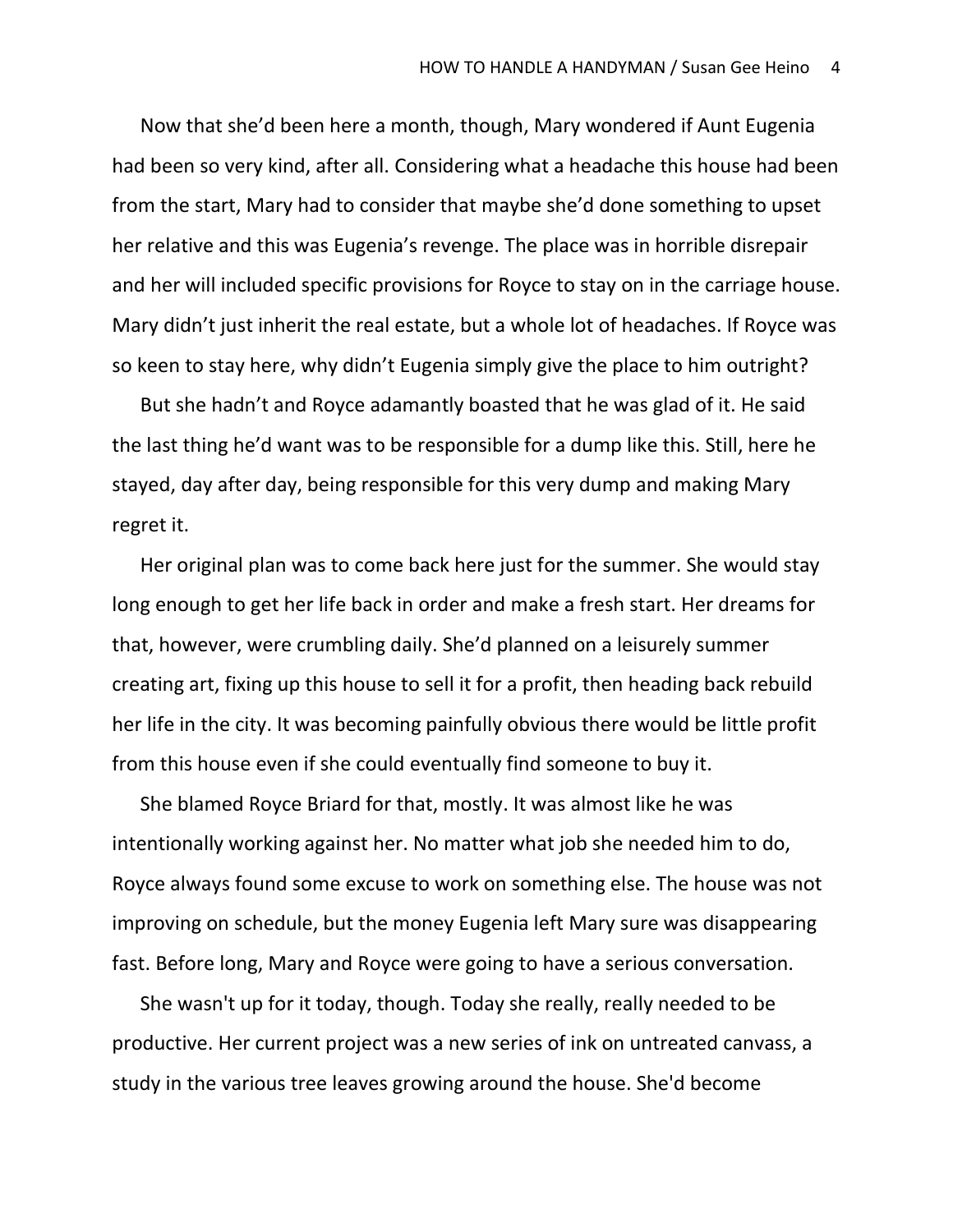fascinated by the way light played with the various textures and she was eager to delve deeper into the subject. Unfortunately, it looked like art would be delayed. Again.

A car was rumbling up her long gravel driveway. She peered around the porch railing and recognized it right away. Granny Snowden, from the local diner.

"I thought you could maybe use something for lunch," Granny called through the window as she parked the car.

Mary went down to meet her, checking her watch and frowning. How could it possibly be lunch time already? And how could Granny know that Mary hadn't remembered to pick up any bread or lunchmeat for sandwiches today? In the city she would just call down to the deli when she remembered to eat. It was going to take a lot more than a month here for her to get used to keeping track of mealtimes and grocery lists.

"Where's that sweet little lamb you keep working for you?" Granny asked, climbing out of the car and glancing around. "Have you starved the poor thing to death?"

"If you mean Royce, then no I haven't. He's out in the garage working on the truck."

Granny nodded. "I told Eugenia not to leave you with that thing. Nothing but trouble."

"He sure is."

"No, honey, I meant the truck. Older than dirt. Dear old Eugenie should have bought a new one to leave you, and I told her so."

That must have been an uncomfortable, morbid conversation. "Uh, thanks?" "She had her own ways of doing things, that's for sure," Granny said with a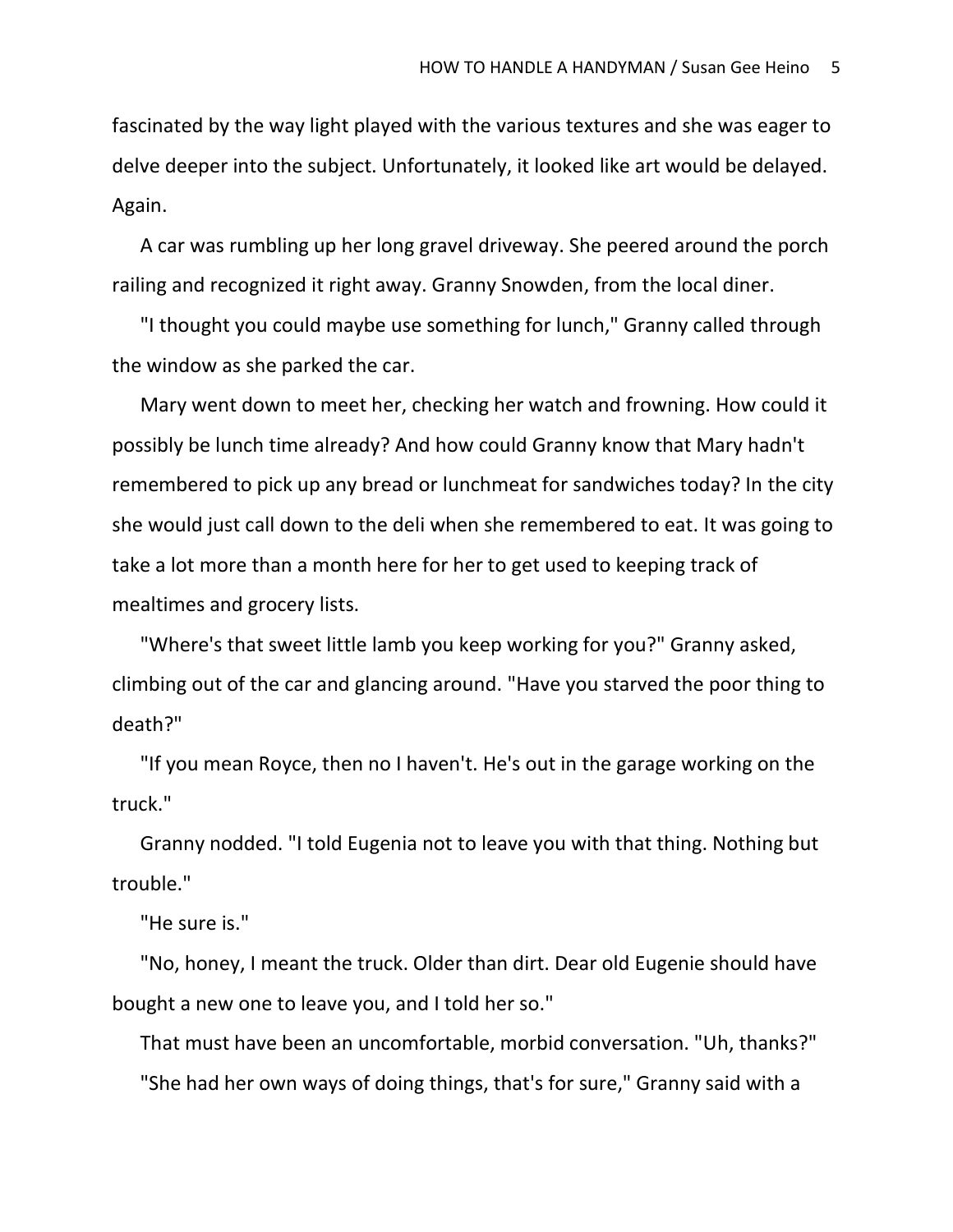wistful shake of her head.

Mary had to agree. Everything in this house bore Eugenia's stamp. Even after her passing, things around here had to be done by her standards, at least as long as it was her money being used to do it. Unfortunately, part of Eugenia's evil plan was that Mary not know all the details until after she took possession of the house.

Once Mary was given access to the details of Eugenia's will, she discovered that money--a lot of it--had been placed in trust to renovate the house. Royce was to oversee the project and none of the furnishing or other property was to be sold off until everything was done. Then it would all go together, unless Mary decided to stay.

Mary had no plans to stay, but she was clearly stuck here for a while longer, cow-towing to Royce and forgetting about lunch. She would really owe Granny after this. The heavenly aroma wafting from the woman's car made Mary's stomach growl.

"Let me get that for you," Mary insisted, jumping in when Granny pried open her back door and began struggling with a picnic basket.

"I hope you don't mind, but I brought enough for you to keep some leftovers," Granny explained.

The basket was remarkably heavy and Mary could hardly wait to dig in. Granny Snowden was known around Garden Falls for her cooking. She'd owned the local diner for years and years, and she was technically retired from that, but the new owners were friends of hers and she just couldn't keep herself out of their kitchen.

"What did you make, Granny?" Mary asked. "This thing weighs a ton."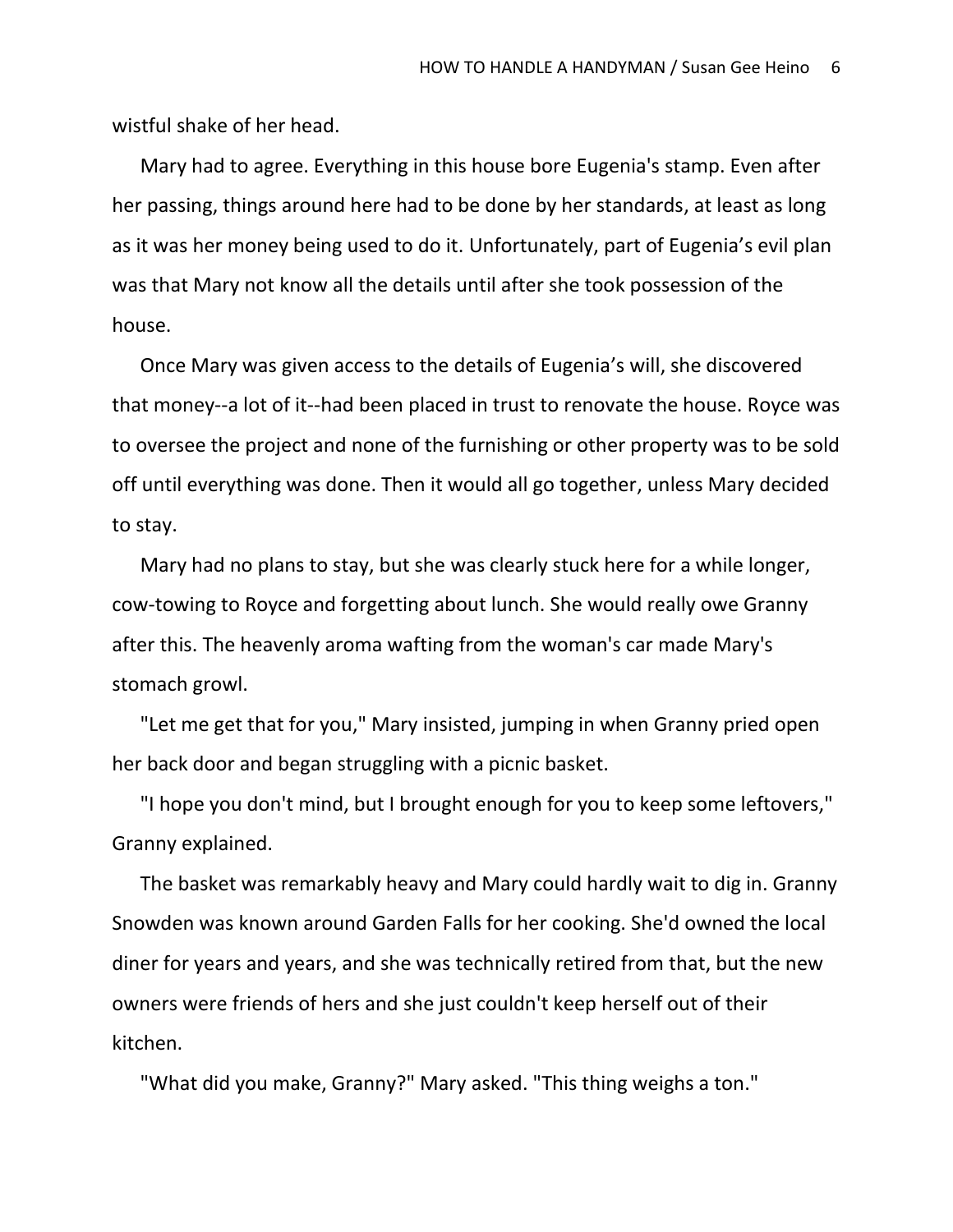"That's probably from the pound cake I put in there for dessert."

It took Mary a moment to get the joke. She chuckled along with Granny who obviously thought herself very funny. Mostly, though, Mary hoped there really was a pound cake.

Royce appeared around the corner of the house, wiping the grime from his hands onto the grime on his jeans. The afternoon sun made a halo around him and he looked like some kind of angelic lumberjack. He must have been a pretty hungry lumberjack, too, because his eyes went big and round while the first smile Mary could ever recall seeing on him spread over his face.

"Am I setting myself up for disappointment if I hope there's some of your cooking in that basket, Granny?" he said.

"There's meatloaf sandwiches, my special potato salad, and a big tub of that sweet-and-sour soup you told me you loved at that last potluck supper," Granny announced.

Royce's grin got even bigger. "I sure have missed your cooking."

Granny shrugged it off. "The diner's doing just fine without me. You know I got better things to do with my time."

"Well, I certainly appreciate you thinking of us," Mary said, leading them all up onto the front porch. "Come on in and sit down with us."

"No, no, I can't," Granny said. "I cooked up a whole mess of lunch today so I've got two more baskets to drop off. But you go in, have a nice conversation over your food."

Mary could barely contain her snort at the thought of sitting down to *nice conversation* with Royce. There wasn't anything that was less likely. Apparently the feeling was mutual because Royce snorted, too.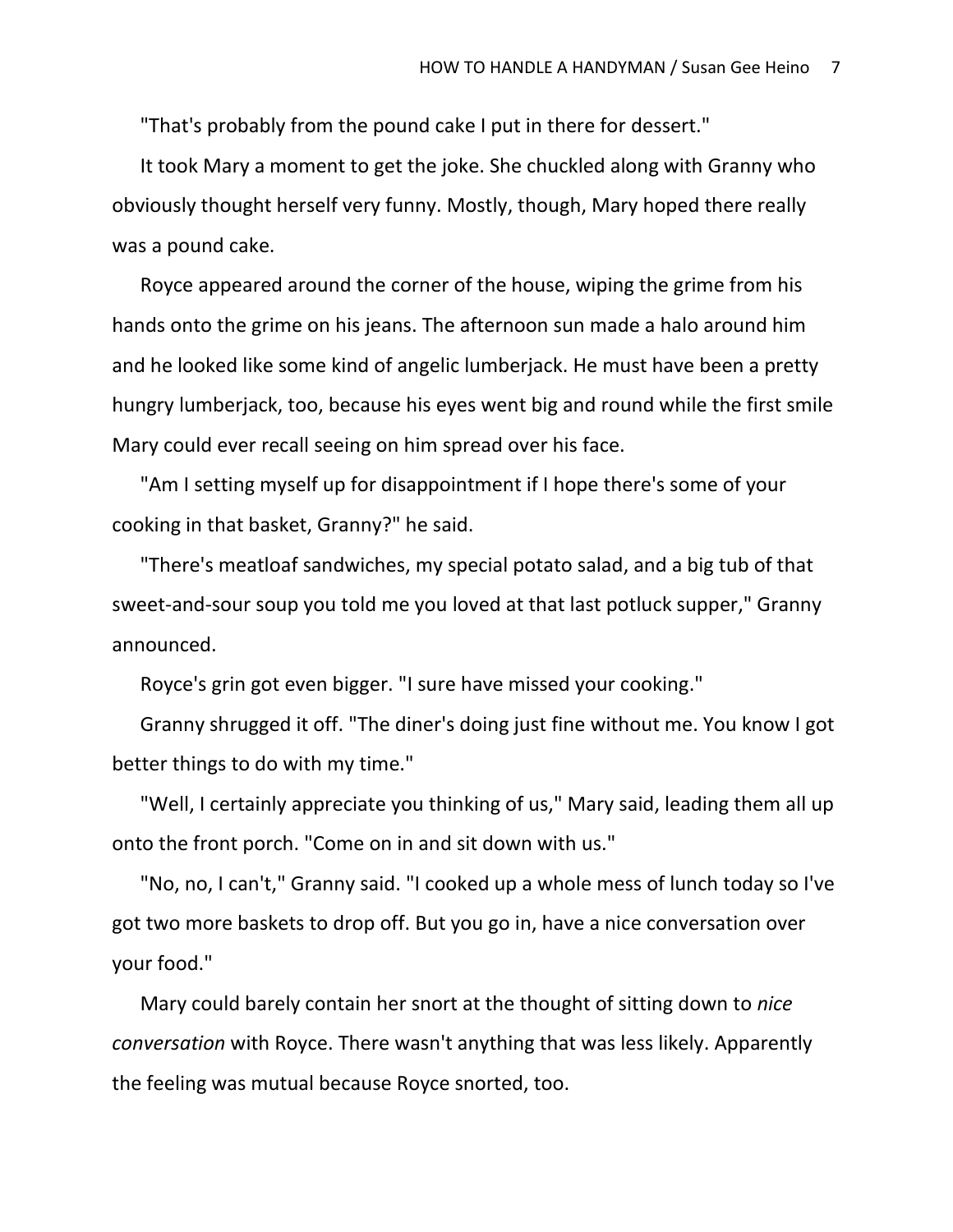"I gotta finish up that old truck," he said quickly. "I'll just take a plate out to the garage with me."

Granny whirled on him and jabbed a pointy little finger into his chest. "Oh no you don't, Royce Briard! I worked hard on this food so you're going to get yourself cleaned up, sit down at a table, and have civilized conversation with this nice young woman here."

"But the truck needs--"

"I'm taking my food back right now if you don't promise me, Royce."

"But Granny--"

"Promise me! Civilized conversation at a table. Or else."

They all paused where they were, Royce pinned by Granny's angry demands and Mary holding the door open letting bugs into her house. For one second Royce's gaze caught on hers and she noticed something in his eyes. She couldn't quite name it, but the closest she could come would be to say he looked... terrified. She couldn't blame him. The thought of peaceful conversation between the two of them was more than a little bit scary.

But not scary enough to overcome the sweet smell of Granny's cooking. Royce took a deep breath and agreed.

"Fine. We'll sit down and talk."

Granny gave them both a smug little smile. "Excellent. I know I can trust you to keep your word. Now, go on inside and I'll head out on my rounds."

Mary tried to delay her, to convince her to stay and chat, but she couldn't be bothered. She bustled back to her car and was out of the driveway before Royce was done muttering again. Mary was stuck with him. They'd both given their word so there was nothing more they could do but have lunch together. Ugh.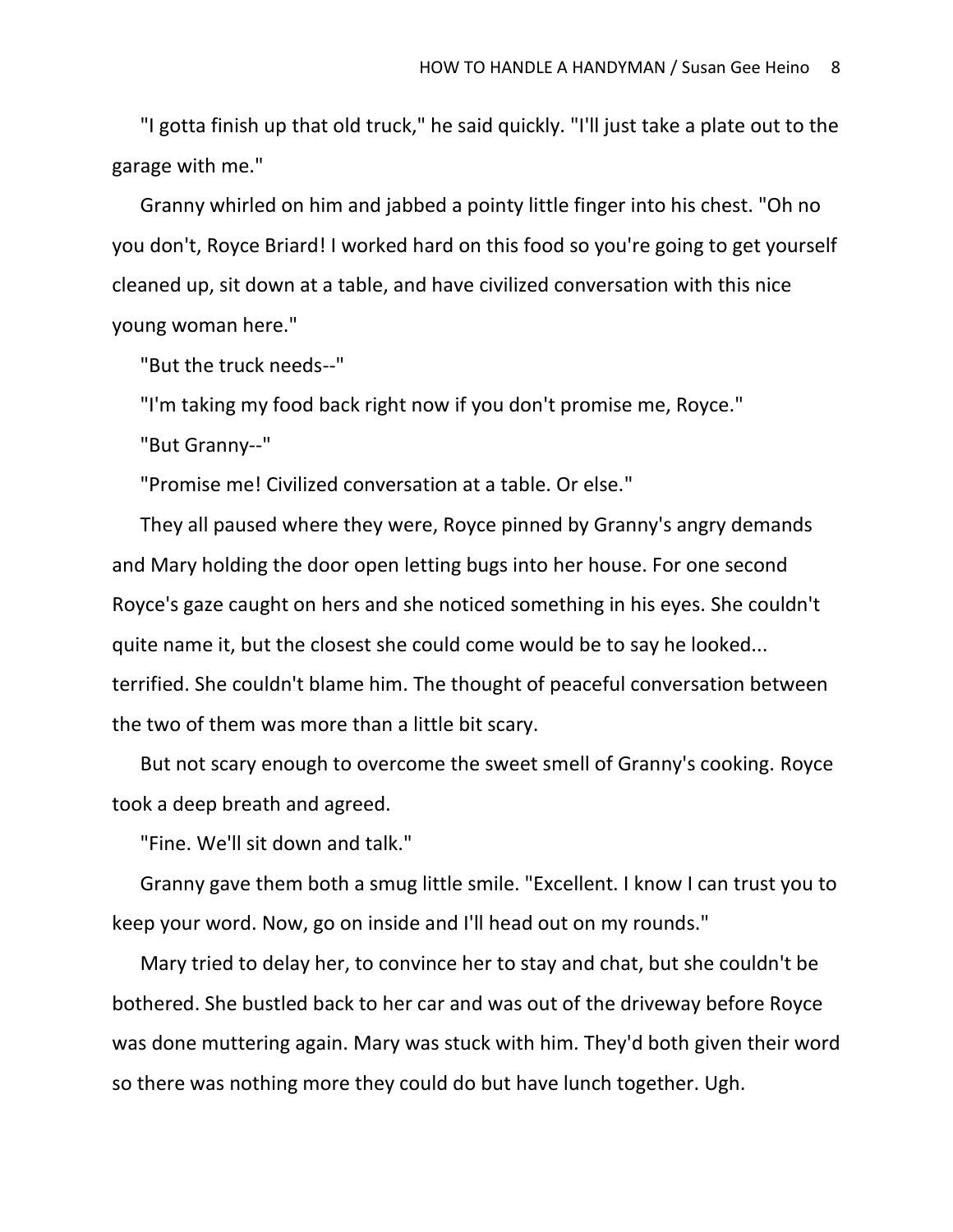Royce grumbled all the way to the utility room where Mary heard him at the big old sink there scrubbing off some of his grime. Mary washed in the kitchen sink and then began putting out the meal. It seemed wrong not to use Aunt Eugenia's good plates and silverware so she ended up with quite a luxurious spread. Granny Snowden sure did know how to pack a picnic basket.

"You can sit over there," Mary said when Royce came into the room.

He didn't argue. Mary took the spot across the table from him and was surprised not to feel entirely uncomfortable. She'd never felt particularly at ease in any kitchen, but Granny's food made this one seem homey and inviting. Royce eyed his plate like a half-starved baboon and Mary admitted that she couldn't blame him--the meatloaf was cut thick and the sandwich bread was homemade.

For a few minutes they ate in stilted silence. It was nice to have him not nagging her about something, or scowling his disapproval every time he walked past the room she'd set up as her studio. Sunlight filtered through the branches of the gnarled dogwood tree outside the window and Mary could hear a cardinal singing in the branches. Usually when Royce was indoors the house was noisy with the sound of power tools and the air was crowded with the dust he stirred up. It was odd to find peace in his presence.

"Nothing beats Granny's meatloaf," he said between bites.

"It's really good," Mary agreed.

He didn't add anything else and after another long silence Mary decided it was her turn to add to the conversation.

"Thanks for fixing the truck. I know that wasn't on your job list for the day." She realized after she brought it up that maybe she shouldn't have reminded him. But he didn't take the opportunity to complain again. Apparently he really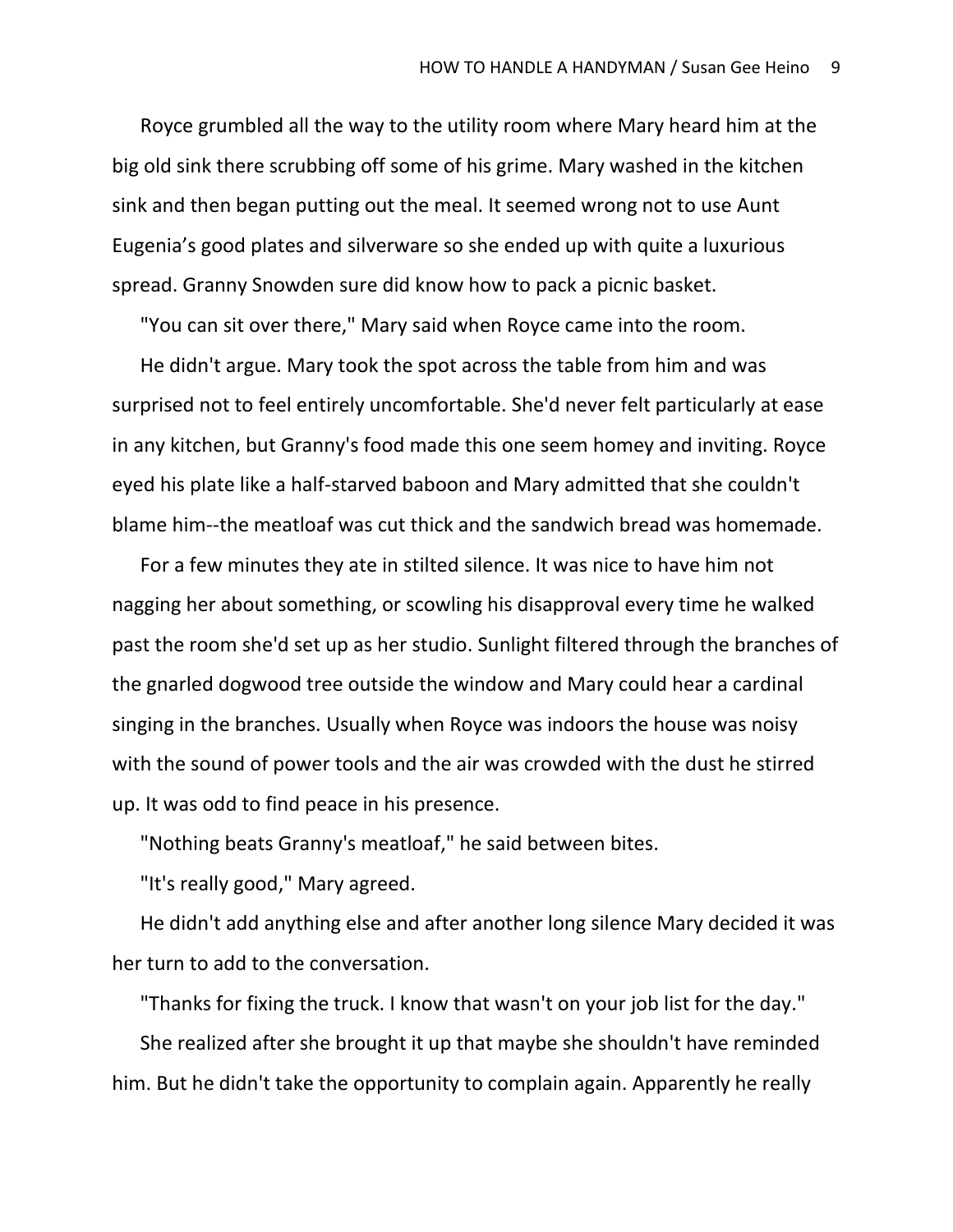was going to uphold his promise to Granny and keep the conversation civil.

"It needs to get done," he said. "I'll get onto those other jobs around the house though, don't worry."

"I'm not," she said and realized it was true. "You're making great headway. I'm glad we can take time out for lunch, though."

"Yeah?"

She realized that bit was true, too. "Yeah. It's nice not to eat alone for a change."

"I figured you artist-types usually prefer to be alone."

"It's easier to get work done when I'm alone, but I'm not totally anti-social, you know. I like pleasant conversation over lunch."

"Huh. Then I guess it's a good thing Granny's such a stubborn old coot about certain things. I don't mind conversation, either. In fact... there's something I've been meaning to talk to you about."

She was instantly wary. "Oh? What is it?"

"You're not going to like it."

That was entirely probable. Still, he was playing nice so she figured she ought to humor him. "Try me."

He put down the last couple bites of his sandwich. "Okay. Here's the thing— I've got a friend who's moving to another state for his job."

"And?"

"He can't take his dog with him so I offered to help out."

"Help out? How?"

"Well... I said I could keep the dog for him. Here."

She waited for him to continue, for the part of the story that she wasn't going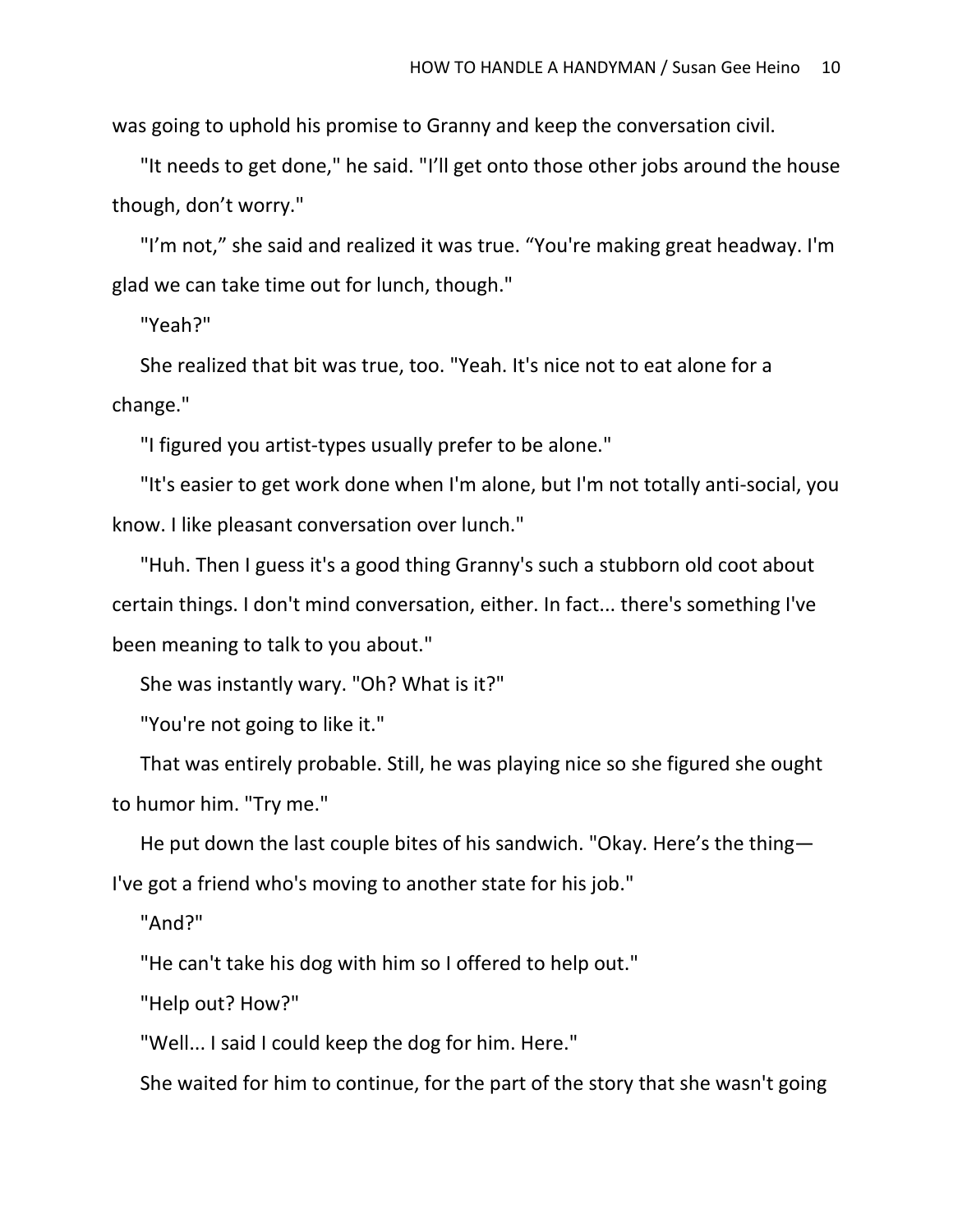to like. It didn't seem like he had more to say about it, though. He just sat there, watching her over their potato salad.

"It's not some kind of rabid wolf-dog, is it?" she asked.

"No, it's a beagle mix. Cute little guy."

"Sounds darling! So what's the part about this I'm not going to like?"

"Well, I said I'd keep the dog here. Not sure how long it'll take me to find a permanent home for it."

"So he might be here indefinitely?"

"I guess, maybe."

"Okay, but what's the down-side?"

"Um, I kind of thought that would be it. I didn't figure for you to be a dog person."

"I love dogs!"

"You mean you're okay with having a dog here? Indefinitely? I'm not going to just leave him tied up to a tree and ignore him all day, you know."

"Of course not! If you're too busy to keep him with you, he can stay here in the big house with me."

"He'll need walks, and he might shed all over your stuff..."

"He's a dog, that's what they do. I'll get him some squeaky toys, and maybe a nice little doggy bed so he can take naps in the studio while I work if you're too busy to keep an eye on him. Does he have any special dietary needs? I hope the pet store in town carries organic, grain-free dog treats."

Royce was staring at her and she couldn't help but wonder how much bigger his eyes were going to get. Who knew he'd been hiding such pretty baby-blues under his usual squinting scowl?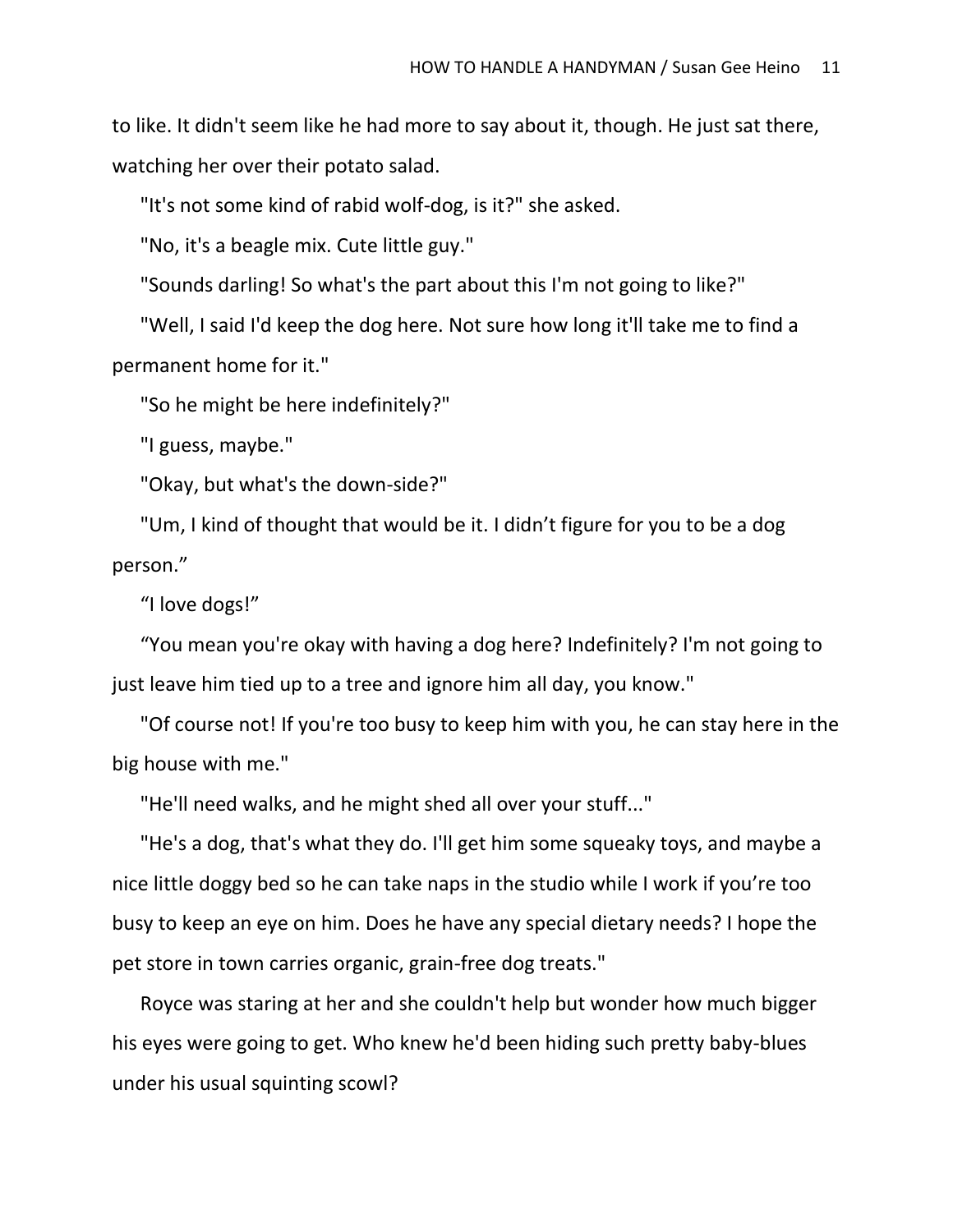"You really don't mind me bringing a dog here?" he asked.

"Are you kidding? I always wished I could have a dog when I lived in the city. In fact, I wanted to get a dog when I first got here but I figured you'd just yell at it and get mad when it dug holes in the yard, or something."

"Like you said, that's what dogs do," he said with a shrug. "But that stuff is okay. It's not like a dog is going to take on some stuck-up attitude, or act like it's all artsy-fartsy better than me."

She had to pause a moment while she processed that. "Is that what you think I did? I showed up here with my artsy-fartsy attitude and acted like I'm better than you?"

He cocked his head and considered her. "You know, I kind of did. But maybe I was wrong. You're not afraid to get your hands dirty working on the house, and you like dogs… maybe you're not so bad, after all."

"What do you know about that. And maybe you're not so bad yourself, after all. So when do I get to meet this homeless mongrel?"

"Anytime. We can head out and get him as soon as we're done eating."

"You mean as soon as you're done working on the truck."

He slurped up another mouthful of Granny's sweet-and-sour soup and gave Mary a sly little grin. "You know what? I've been done with that truck for an hour now. I just liked watching you get all huffy and day-dreamy about throwing tools at me."

"You kept me standing out there in your disgusting garage for no reason?"

"Not for no reason," he insisted. "I don't think it's good for you to stay locked up in that studio all day. You forget when it's time to eat, and all those paint fumes can't be good for you."